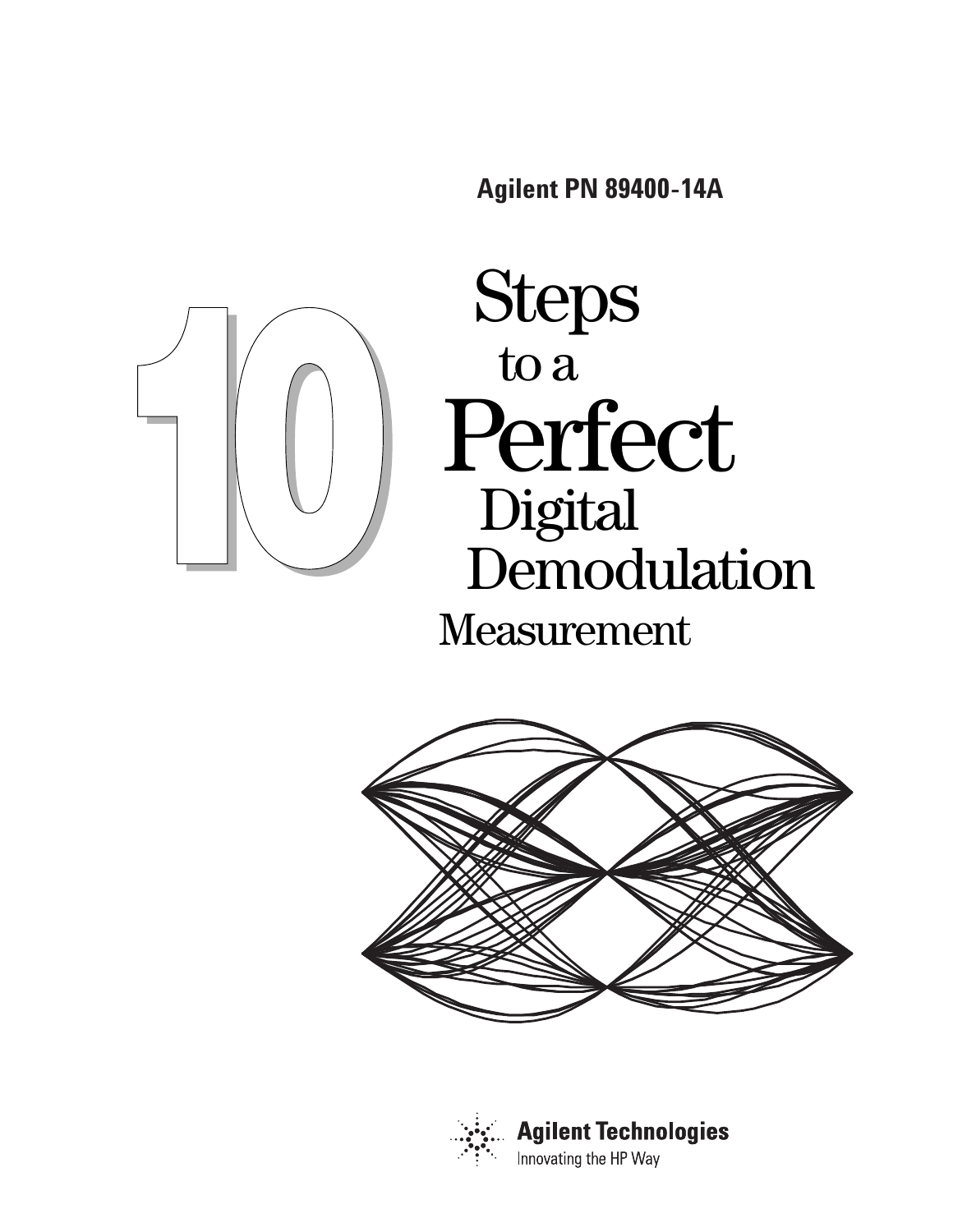The following general procedure is recommended as guidance for configuring the 89400 to demodulate and characterize a wide variety of digitally modulated signals. Follow it step-by-step to insure that no important setup parameters are missed or incorrectly programmed.



**Set the analyzer's center frequency and span for the signal under test (vector mode).** *Hint:* The center frequencies of the analyzer and input signal must match to within ±3% of the symbol rate (±1% for 64QAM and ±0.2% for 256QAM). *Check:* The signal's spectrum should occupy 50–90% of the span, and not extend beyond the edges. It should appear as a distinct, elevated region of noise 20 dB or more above the analyzer noise floor. Broad, glitching sidebands indicate bursts or other transients, which can be handled with triggering or the Pulse Search function. These procedures are described in steps 3 and 8.



#### **Set the input range as low as possible without overload.**

*Hint:* The green input LED may or may not be on; the yellow overrange LED must not be on.

*Check:* Downrange by 1 step; overload indicators should turn on.



#### **Set up Triggering, if required.**

*Hint:* Triggering is unnecessary for most signals (see notes below regarding use of the 89400's internal arbitrary waveform source). For TDMA and other bursted signals, use Pulse Search instead of triggering (activated in step 8, right). Otherwise, choose trigger mode, level, delay, holdoff, and arming just as you would with an oscilloscope, in accordance with the characteristics of your specific signal.

*Hint:* With the Trigger menu selected, a display of Main Time: Magnitude shows the current trigger level as a horizontal cursor, superimposed on the input waveform.

*Check:* With triggering in use, the time domain display should show a stable signal that occupies >50% of the time span.



#### **Select Digital Demodulation mode.**

*Hint:* Be aware that this mode retains the settings from its previous digital demodulation measurement. If, for example, the previous symbol rate setting is incompatible with your current frequency span, the analyzer may automatically increase or decrease your frequency span.

*Check:* Make certain that the frequency span is still the same as you set in step 1.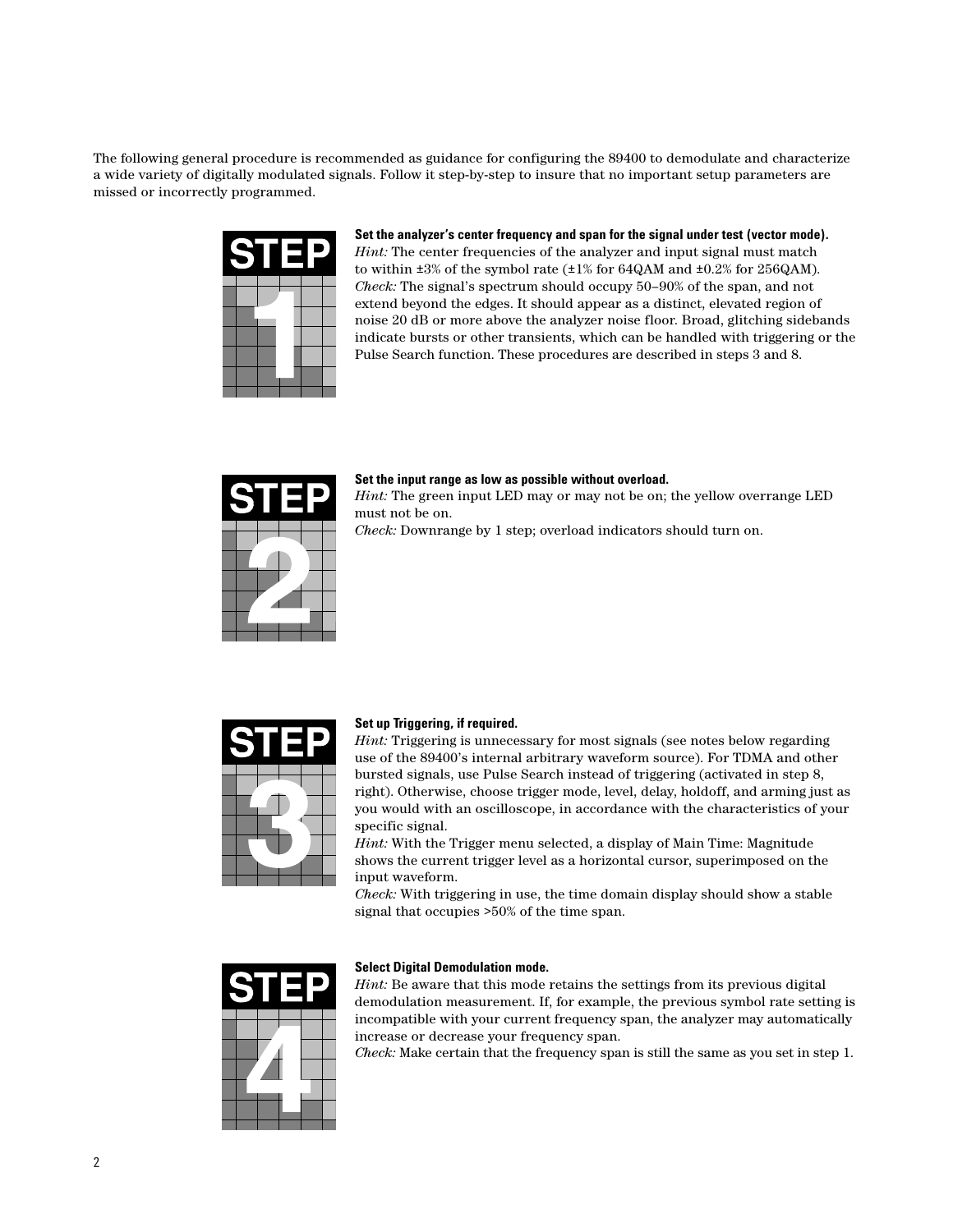

#### **Enter the correct modulation format under Demodulation Setup.**

*Hint:* This is simple unless you do not know the modulation format. Identifying an unknown signal format is a significant challenge requiring specialized expertise.



#### **Enter the correct symbol rate.**

*Hint:* The symbol rate needs to be entered to an accuracy of 10–100 ppm. *Hint:* Identifying an unknown symbol rate is difficult, but it sometimes helps to AM demodulate the signal and look at the high end of the demod spectrum for a discrete signal at the symbol rate (it's easier to see with averaging). Also remember that the 3 dB bandwidth of the signal is approximately equal to the symbol rate. (Neither technique will yield the accuracy required, but the results may help you remember the actual numbers).



#### **Select the result length and points/symbol for the desired display.**

*Hint:* Result length is important for bursted signals, as you don't want to include data symbols taken before or after the burst (i.e. you don't want to demodulate noise).

*Hint:* More points/symbol reveal more detail of the intersymbol waveforms (for viewing eye diagrams, error peaks, etc.). Fewer points/symbol allow you to demodulate more symbols per measurement (remember: result length\* points/symbol must always be less than max time points).



#### **Turn on Pulse Search and set the Search Length (burst signals only).**

*Hint:* Maximum search length can be many times longer than a time record; set it to the burst "off" time plus twice the burst "on" time to insure that there's always a complete burst in every search.

*Hint:* This is also a good time to set up the "Sync Search" function if needed. Check online Help for a good description of its capabilities.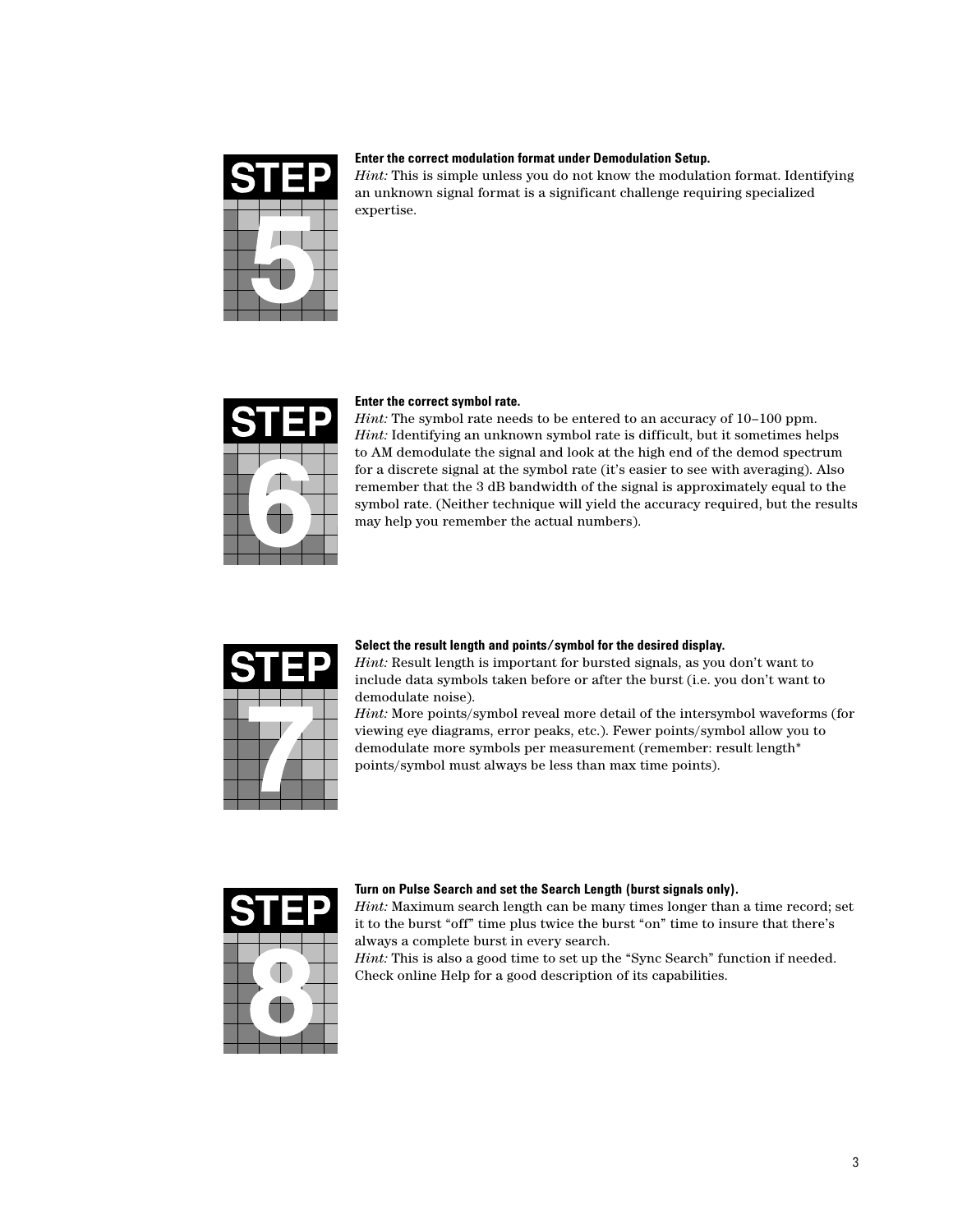

#### **Select the filter shapes and alpha.**

*Hint:* To choose the right filters, remember: the "measured" filter should simulate the intended receiver, while the "reference" filter should match the product of the transmitter and receiver filters.

*Hint:* If the alpha is unknown, estimate it from (60 dB BW/3 dB BW) – 1. EVM peaks between symbols mean an incorrect alpha, but won't usually affect the EVM% readout (except in GSM). In the worst case, start with 0.3 and manually adjust up or down for lowest intersymbol peaks.



#### **Final Checks.** Look for the following:

- Overall shape of eye and/or constellation diagrams is regular and stable (even if individual symbols are very noisy, the characteristic shape should be evident). Eye opening should line up precisely with the display center line—if not, tweak "clock adjust" for best centering (lowest EVM).
- On the data table display, the EVM% readout is fairly consistent from measurement to measurement.
- EVM vs. symbol trace is noise-like, but fairly uniform (short peaks are OK). Abrupt changes within the EVM trace signify problems, as do sloping or Vshaped distributions. If problems exist, consult the analyzer's on-line Help under "digital demodulation troubleshooting."

## **Special procedures for using the 89400 arbitrary waveform source**

Demodulating signals created by the Agilent 89400's internal arbitrary waveform source involves constraints not found with "real-world" signals. This is due to the fact that the arbitrary signal is not continuous, but subject to discontinuities in amplitude, phase, and/or timing each time the waveform wraps around from end to beginning. Therefore, in addition to the above steps, always perform the following:

- Use trigger type = Internal Source.
- Set a positive trigger delay to avoid the first 5–10 symbols of the waveform.
- Choose a result length shorter than the arbitrary waveform duration (you can determine the length of the arbitrary waveform empirically by increasing result length until demod abruptly loses lock).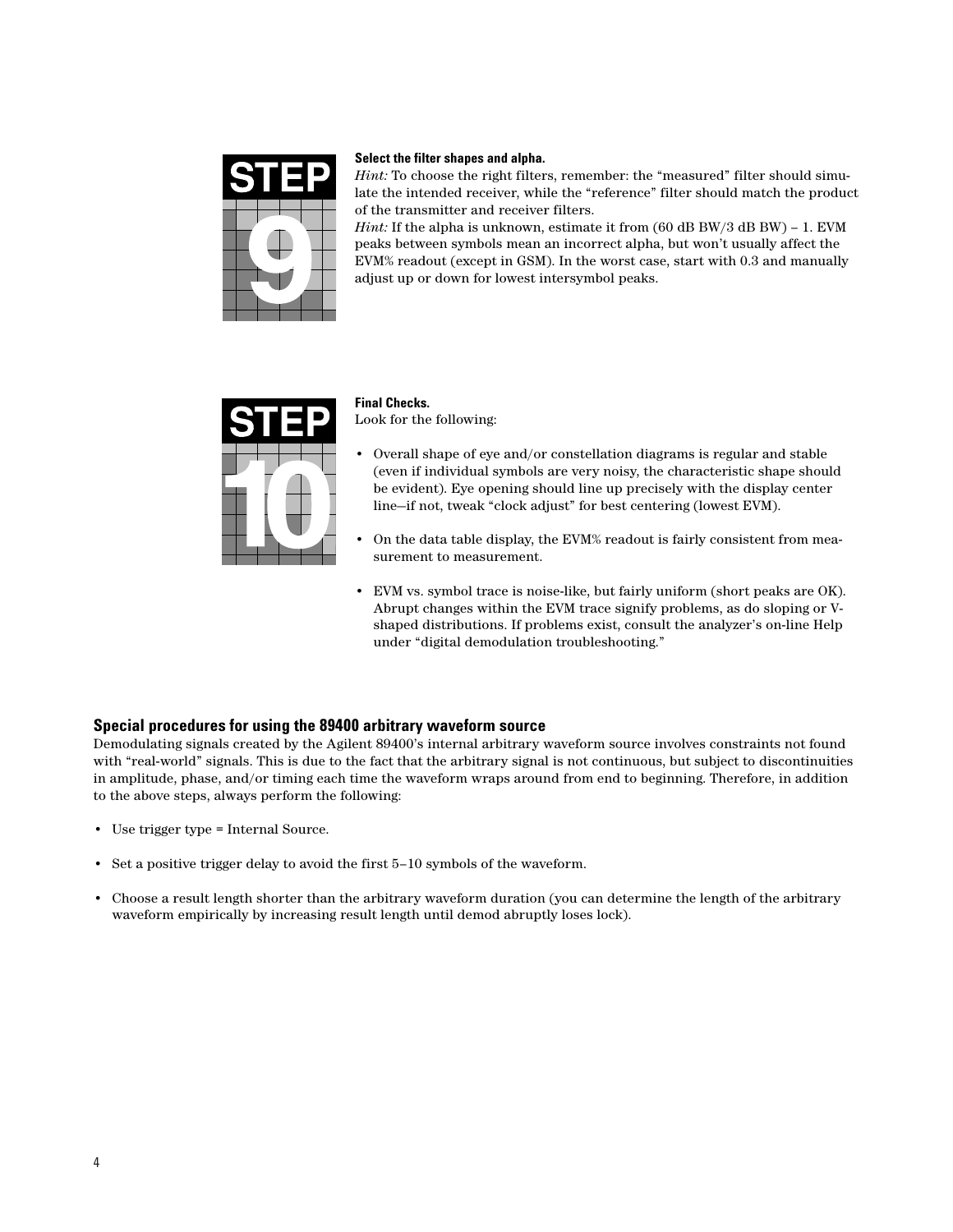## **Using Error Vector Magnitude Measurements to Analyze and Troubleshoot Vector-Modulated Signals**

*Error vector magnitude (EVM) measurements can provide a great deal of insight into the performance of digitally modulated signals. With proper use, EVM and related measurements can pinpoint exactly the type of degradations present in a signal and can even help identify their sources. This note reviews the basics of EVM measurements on the Agilent 89400 vector signal analyzers, and outlines a general procedure that may be used to methodically track down even the most obscure signal problems.*

The diverse technologies that comprise today's digital RF communications systems share in common one main goal: placing digital bitstreams onto RF carriers and then recovering them with accuracy, reliability, and efficiency. Achieving this goal demands engineering time and expertise, coupled with keen insights into RF system performance.

Vector signal analyzers such as the 89400 perform the time, frequency, and modulation domain analyses that provide these insights. Because they process signals in full vector (magnitude and phase) form, they easily accommodate the complex modulation formats used for digital RF communications. Perhaps most importantly, these analyzers contribute a relatively new type of measurement called "error vector magnitude" or EVM.

Primarily a measure of signal quality, EVM provides both a simple, quantitative figure-of-merit for a digitally modulated signal, along with a farreaching methodology for uncovering and attacking the underlying causes of signal impairments and distortion. EVM measurements are growing rapidly in acceptance, having already been written ito such important system standards as GSM<sup>1</sup>, NADC<sup>2</sup>, and PHS<sup>3</sup>, and they are poised to appear in several upcoming standards, including those for digital video transmission. This note defines error vector magnitude and related measurements, discusses how they are implemented, and explains how they are practically applied in digital RF communications design.

<sup>1.</sup> Global System for Mobile Communications

<sup>2.</sup> North American Digital Cellular

<sup>3.</sup> Personal Handyphone System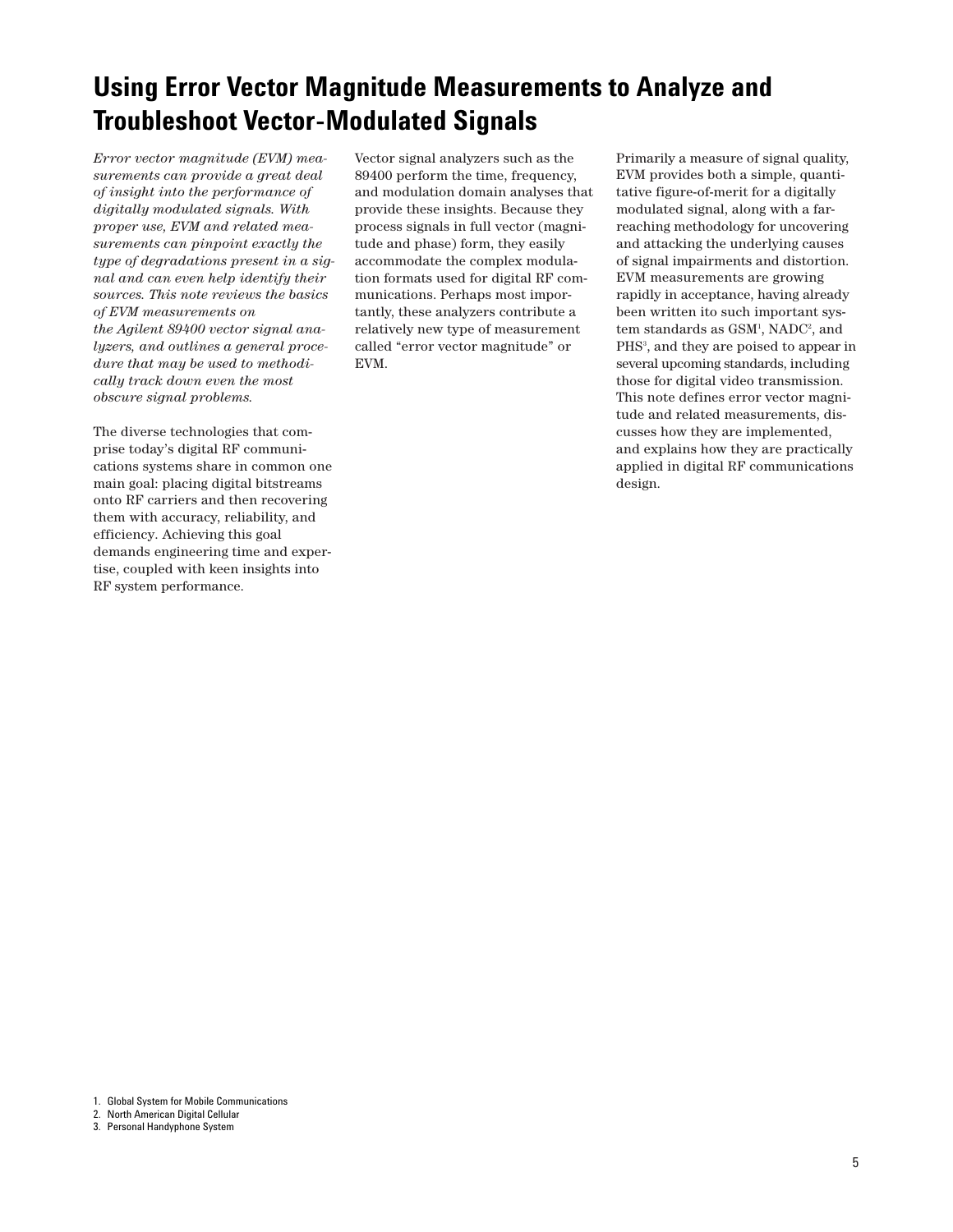## **Understanding error vector magnitude**

## **EVM defined**

Recall first the basics of vector modulation: digital bits are transferred onto an RF carrier by varying the carrier's magnitude and phase such that, at each data clock transition, the carrier occupies any one of several specific locations on the I versus Q plane. Each location encodes a specific data symbol, which consists of one or more data bits. A constellation diagram shows the valid locations (for example, the magnitude and phase relative to the carrier) for all permitted symbols, of which there must be 2n, given n data bits transmitted per symbol. Thus, to demodulate the incoming data, one must accurately determine the exact magnitude and phase of the received signal for each clock transition.

The layout of the constellation diagram and its ideal symbol locations is determined generically by the modulation format chosen (BPSK, 16QAM,  $\pi/4$  DQPSK, etc.). The trajectory taken by the signal from one symbol location to another is a function of the specific system implementation, but is readily calculated nonetheless.

At any moment in time, the signal's magnitude and phase can be measured. These values define the actual or "measured" phasor. At the same time, a corresponding ideal or "reference" phasor can be calculated, given knowledge of the transmitted data stream, the symbol clock timing, baseband filtering parameters, and so forth. The differences between these two phasors form the basis for the EVM measurements discussed in this note.

Figure 1 defines EVM and several related terms. As shown, EVM is the scalar distance between the two phasor end points (the magnitude of the difference vector). Expressed another way, it is the residual noise and distortion remaining after an ideal version of the signal has been stripped away. By convention, EVM is reported as a percentage of the peak signal level, usually defined by the constellation's corner states. While the error vector has a phase value associated with it, this angle generally turns out to be random, because it is a function of both the error itself (which may or may not be random) and the position of the data symbol on the constellation (which, for all practical purposes, is random). A more useful angle is measured between the actual and ideal phasors (I–Q phase error), which will be shown later to contain information useful in troubleshooting signal problems. Likewise, I–Q magnitude error shows the magnitude difference between the actual and ideal signals.



**Figure 1. Error vector magnitude (EVM) and related quantities**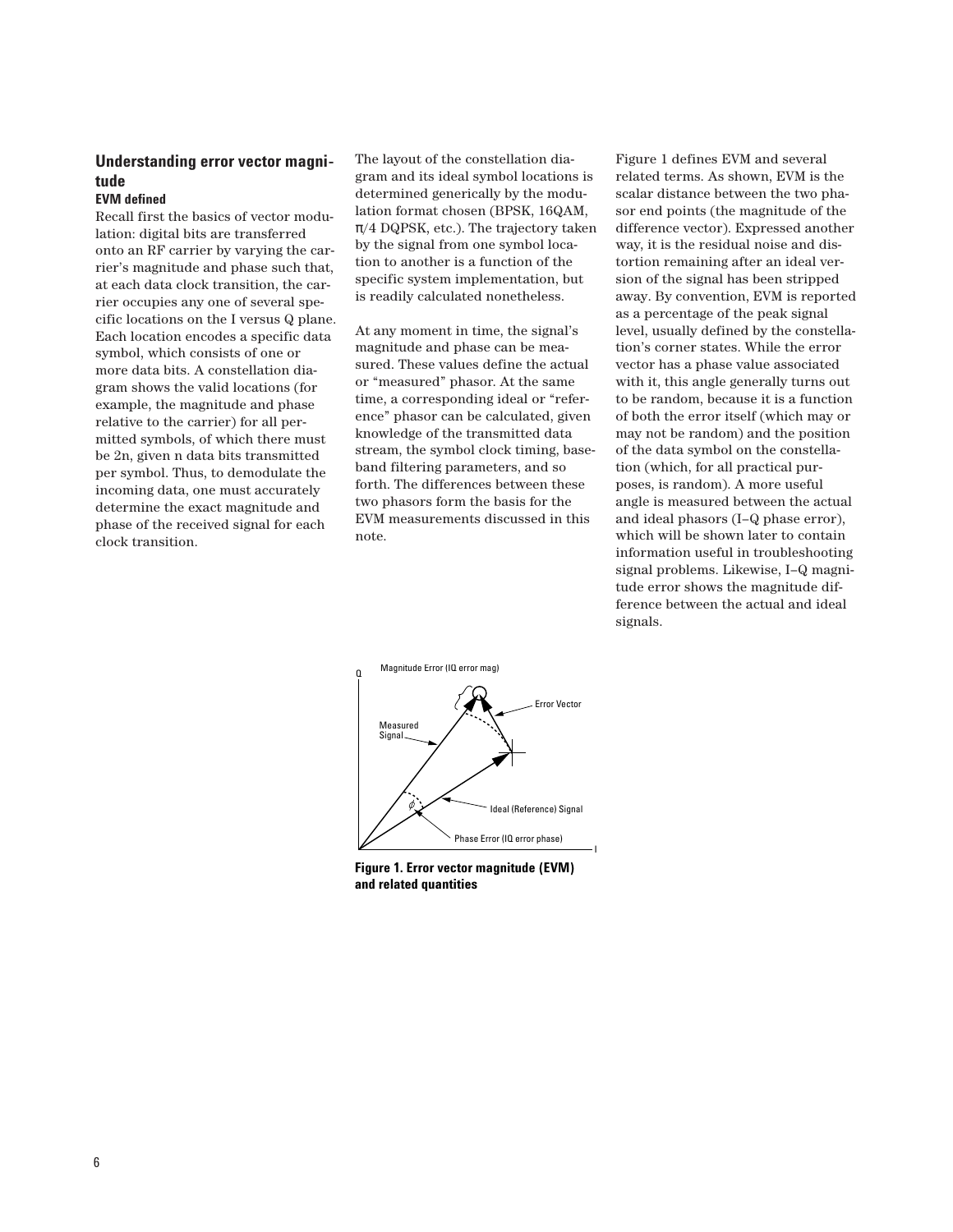#### **Making EVM measurements**

The sequence of steps that comprise an EVM measurement are illustrated in Figure 2. While the Agilent 89400 Vector Signal Analyzers perform these steps automatically, it is still useful to understand the basic process, which will aid in setting up and optimizing the measurements.

#### **Step 1. Precision demodulation**

Following analog-to-digital conversion of the incoming signal, a DSP1 based demodulator recovers the transmitted bitstream. This task includes everything from carrier and data symbol clock locking to baseband filtering. The 89400's flexible demodulator can demodulate signal formats ranging from BPSK to 256QAM, at symbol rates from hundreds to several megahertz, yet can be configured for the most common signal types with a single menu selection.

#### **Step 2. Regenerating the reference waveform**

The recovered data bits are next used to create the ideal reference version of the input signal. This is again accomplished digitally with powerful DSP calculating a waveform that is both completely noise-free and highly accurate.

#### **Step 3. Complex comparison**

Taking the calculated reference waveform and the actual incoming waveform (both now existing as blocks of digital samples), the two need only be subtracted to obtain the error vector values. This is only slightly complicated by the fact that both waveforms are complex, consisting of *I* and *Q* waveforms. Fortunately, the 89400's DSP engine has sufficient power to handle this vector subtraction and provide the desired measurement data.

#### **A final note**

The analyzer's ADC samples the incoming signal asynchronously, so it will generally not provide actual measured data points at the exact symbol times. However, a special resampling algorithm, applied to the incoming ADC samples, creates an entirely new, accurate set of "virtual samples," whose rate and timing are precisely in sync with the received symbols. (This is easily seen on the 89400 by observing the time-sample spacings of an input waveform, first in standard vector mode, and then in digital demodulation mode).



**Figure 2. Block diagram of the EVM measurement process**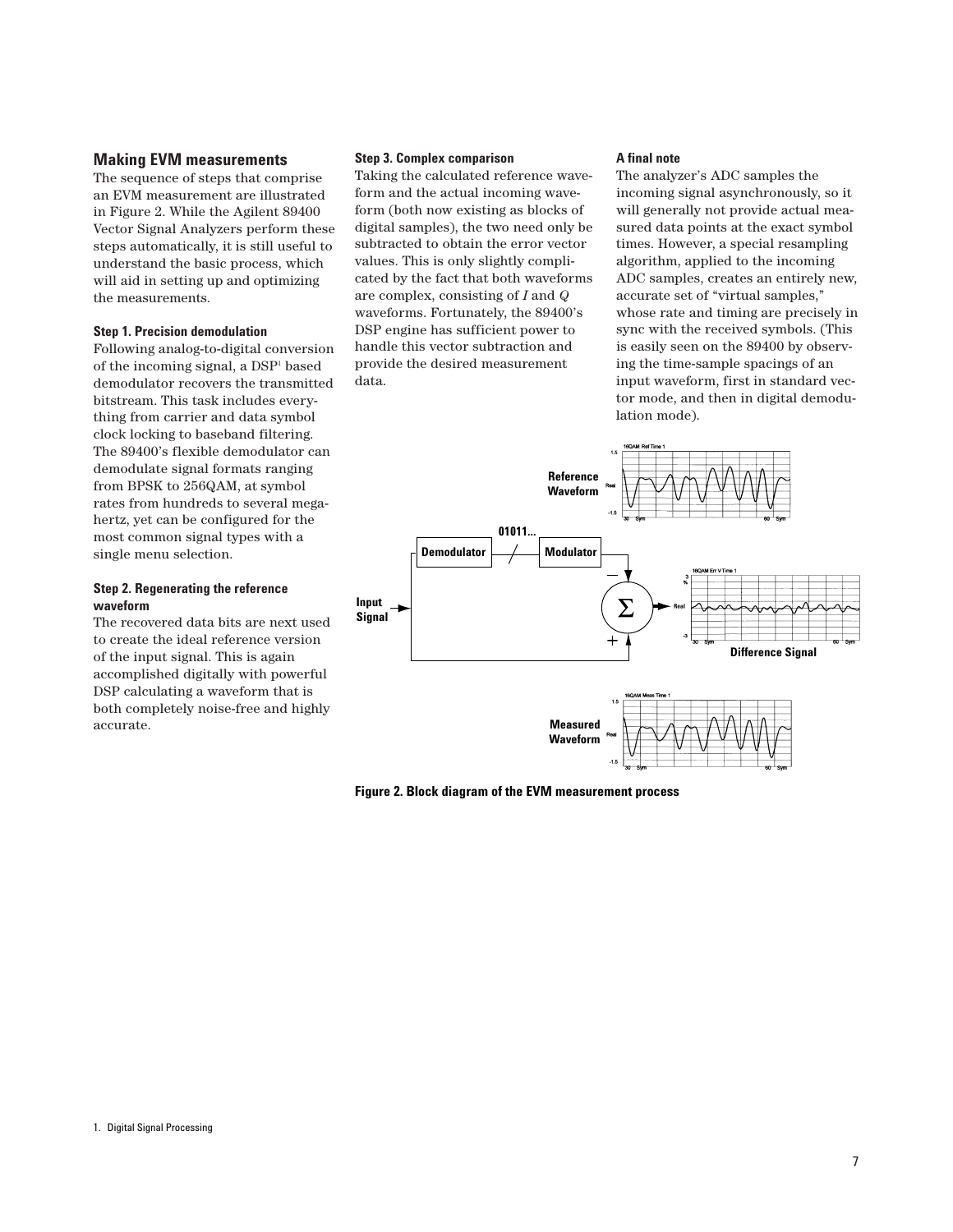

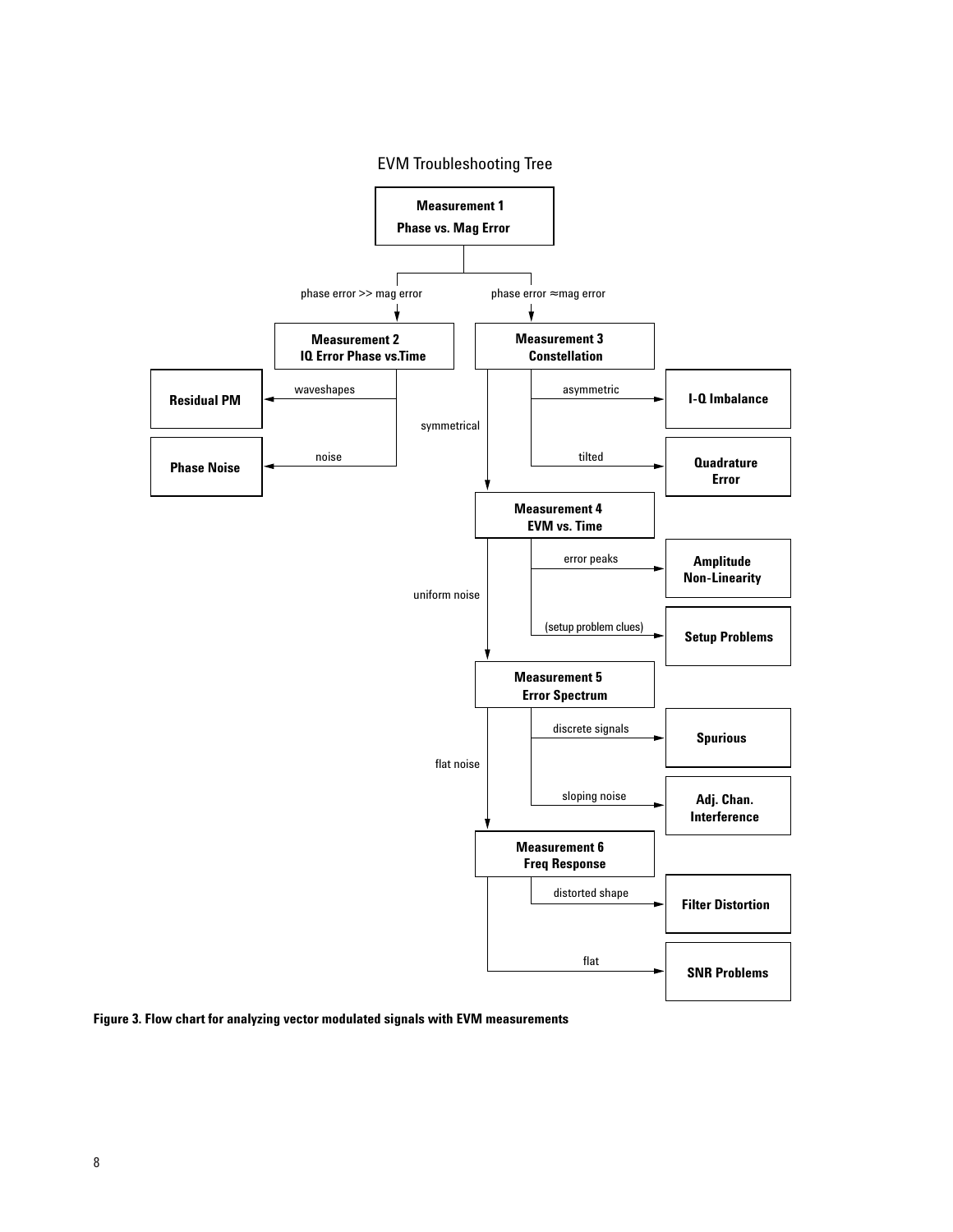## **Troubleshooting with error vector measurements**

Measurements of error vector magnitude and related quantities can, when properly applied, provide insight into the quality of a digitally modulated signal. They can also pin-point the causes of any problems uncovered during the testing process. This section proposes a general sequence for examining a signal with EVM techniques, and for interpreting the results obtained.

Note: The following sections are not intended as step-by-step procedures, but rather as general guidelines for those who are already familiar with basic operation of the 89400. For additional information, consult the instrument's on-screen Help facility or the references in the bibliography.

## **Measurement 1 Magnitude vs. phase error**

**Description:** Different error mechanisms will affect a signal in different ways, perhaps in magnitude only, phase only, or both simultaneously. Knowing the relative amounts of each type of error can quickly confirm or rule out certain types of problems. Thus, the first diagnostic step is to resolve EVM into its magnitude and phase error components (see Figure 1) and compare their relative sizes.

**Setup:** from digital demodulation mode, select

**MEAS DATA Error Vector: Time DATA FORMAT Data Table**



**Figure 4. Data table (lower display) showing roughly similar amounts of magnitude and phase error. Phase errors much larger than magnitude errors would indicate possible phase noise or incidental PM problems.**

**Observe:** When the average phase error (in degrees) is larger than the average magnitude error (in percent) by a factor of about five or more, this indicates that some sort of unwanted phase modulation is the dominant error mode. Proceed to measurement 2 to look for noise, spurs, or cross-coupling problems in the frequency reference, phaselocked loops, or other frequencygenerating stages. Residual AM is evidenced by magnitude errors that are significantly larger than the phase angle errors.

In many cases, the magnitude and phase errors will be roughly equal. This indicates a broad category of other potential problems, which will be further isolated in measurements 3 through 6.

#### **Measurement tip**

1. The error values given in the datatable summary are the RMS averages of the error at each displayed symbol point (except GSM or MSK type I, which also include the intersymbol errors).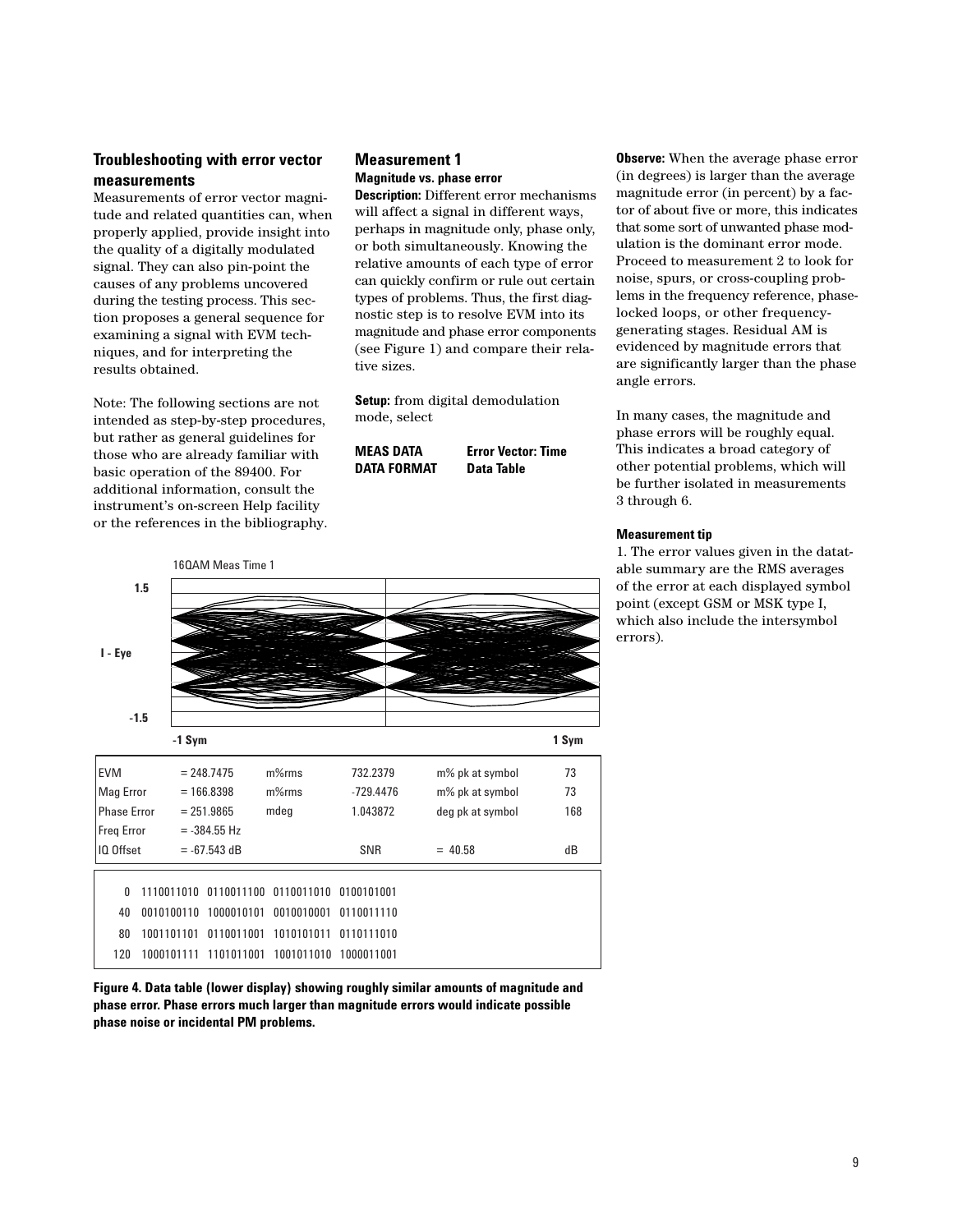## **Measurement 2**

## **IQ phase error vs. time**

**Description:** Phase error is the instantaneous angle difference between the measured signal and the ideal reference signal. When viewed as a function of time (or symbol), it shows the modulating waveform of any residual or interfering PM signal.

**Setup:** from digital demodulation mode, select

## **MEAS DATA IQ Error: Phase DATA FORMAT Phase**

**Observe:** Sinewaves or other regular waveforms indicate an interfering signal. Uniform noise is a sign of some form of phase noise (random jitter, residual PM/FM, and so forth).

#### **Examples: Measurement tips**

1. Be careful not to confuse *IQ* Phase Error with Error Vector Phase, which is on the same menu.

2. The X-axis is scaled in symbols. To calculate absolute time, divide by the **symbol rate.**

3. For more detail, expand the waveform by reducing **result length** or by using the **X-scale markers.**

4. The practical limit for waveform displays is from dc to approximately (symbol rate)/2.

5. To precisely determine the frequency of a phase jitter spur, create and display a user-defined math function FFT(PHASEERROR). For best frequency resolution in the resulting spectrum, reduce **points/symbol** or increase **result length.**



**Figure 5. Incidental (inband) PM sinewave is clearly visible—even at only 3 degrees pk-pk.**



**Figure 6. Phase noise appears random in the time domain.**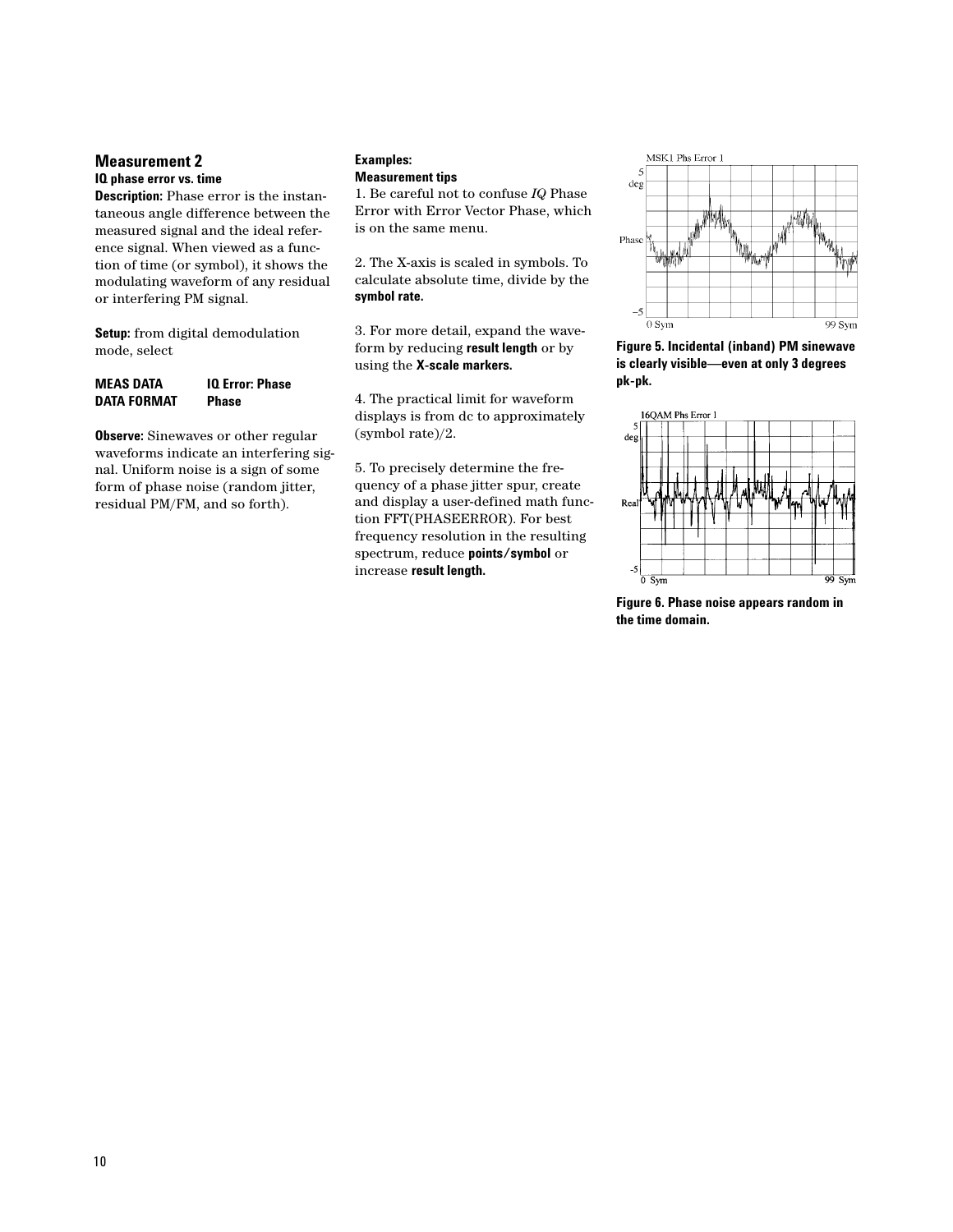## **Measurement 3 Constellation diagram**

**Description:** This is a common graphical analysis technique utilizing a polar plot to display a vector-modulated signal's magnitude and phase relative to the carrier, as a function of time or symbol. The phasor values at the symbol clock times are particularly important, and are highlighted with a dot. In order to accomplish this, a constellation analyzer must know the precise carrier and symbol clock frequencies and phases, either through an external input (traditional constellation displays) or through automatic locking (Agilent 89400).

**Setup:** from digital demodulation mode, select

| <b>MEAS DATA</b><br><b>DATA FORMAT</b> | <i><b>10 Measured Time</b></i><br><b>Polar: Constellation</b><br>(dots only) |
|----------------------------------------|------------------------------------------------------------------------------|
| or                                     | <b>Polar: Vector</b><br>(dots plus intersym-<br>bol paths)                   |
|                                        |                                                                              |

**Observe:** A perfect signal will have a uniform constellation that is perfectly symmetric about the origin. *I-Q* imbalance is indicated when the constellation is not "square," that is when the Q-axis height does not equal the I-axis width. Quadrature error is seen in any "tilt" to the constellation.

#### **Measurement tips**

1. **Result length** (number of symbols) determines how many dots will appear on the constellation. Increase it to populate the constellation states more completely.

2. **Points/symbol** determines how much detail is shown between symbols. To see peaks and overshoot, use four or more points/symbol.

To allow a longer result length, use fewer points (in either case, **result length x points/symbol** must be less than **max time points**). One point per symbol creates trivial eye and constellation diagrams, because no intersymbol data is collected and all symbols are connected by straight, direct lines.

3. To view the spreading of symbol dots more closely, move the marker to any desired state, press **mkr -> ref lvl** and then decrease **Y/div.**

4. With **normalize ON,** the outermost states will always have a value of 1.000. With **normalize OFF,** the values are absolute voltage levels.

#### **Examples:**



**Figure 7. Vector display shows signal path (including peaks) between symbols.**

|             | 64QAM Meas Time 1                                 |          |
|-------------|---------------------------------------------------|----------|
| 0.8         | ٦.<br>$\mathbf{A}$<br>and the<br>$\pm$ 1<br>نو جا |          |
|             | $\mathcal{F}(\mathcal{A})$                        |          |
| 0.2<br>/div | . .                                               |          |
|             |                                                   |          |
| I-Q         | 76<br>۰.                                          |          |
|             |                                                   |          |
|             | ÷.<br>u                                           |          |
| $-0.8$      | $\sim$ $^{\prime}$ $\sigma$<br>s.,<br>٠           |          |
| $-1.420069$ |                                                   | 1.420069 |

**Figure 8. Constellation display shows symbol points only, revealing problems such as compression (shown here).**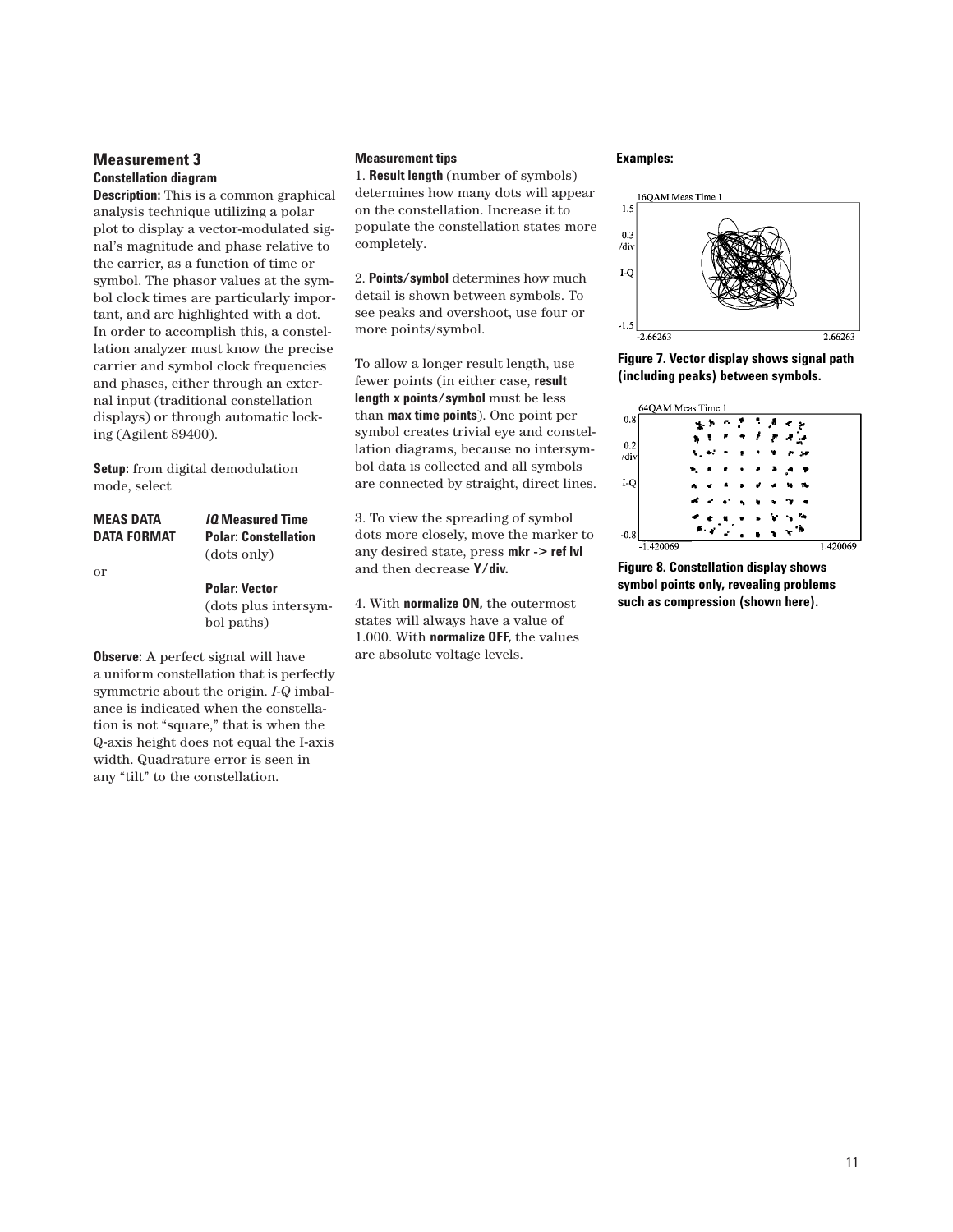## **Measurement 4**

## **Error vector magnitude vs. time**

**Description:** EVM is the difference between the input signal and the internally generated ideal reference. When viewed as a function of symbol or time, errors may be correlated to specific points on the input waveform, such as peaks or zero crossings. EVM is a scalar (magnitude-only) value.

**Example:**



**Figure 9. EVM peaks on this signal (upper trace) occur every time the signal magnitude (lower trace) approaches zero. This is probably a zero-crossing error in an amplification stage.**

**Setup:** from digital demodulation mode, select

| <b>DISPLAY</b>     | two grids                   |
|--------------------|-----------------------------|
| <b>MEAS DATA</b>   | (A) error vector: time      |
|                    | (B) <i>IQ</i> measured time |
| <b>DATA FORMAT</b> | (A) linear magnitude        |
|                    | (B) linear magnitude        |
| <b>MARKER</b>      | couple markers: ON          |

**Observe:** With markers on the two traces coupled together, position the marker for the upper (EVM) trace at an error peak. Observe the lower trace to see the signal magnitude for the same moment time. Error peaks occurring with signal peaks indicate compression or clipping. Error peaks that correlate to signal minima suggest zero-crossing non-linearities.

The view of EVM vs. time is also invaluable for spotting setup problems.

#### **Measurement tips**

1. EVM is expressed as a percentage of the outermost (peak) state on the constellation diagram.

2. The X-axis is scaled in symbols. To calculate absolute time, divide by the **symbol rate.**

3. For more detail, expand the waveform by reducing **result length** or by using the **X-scale markers.**

4. With **points/symbol** >1, the error between symbol points can be seen. An EVM peak between each symbol usually indicates a problem with baseband filtering—either a misadjusted filter or an incorrect value for **alpha** entered into the analyzer during setup.

5. The EVM waveform can also highlight the following setup problems:



**Figure 10. V-shaped EVM plot due to incorrect symbol clock rate**



**Figure 11. EVM becomes noise at end of TDMA burst; use shorter** *result length*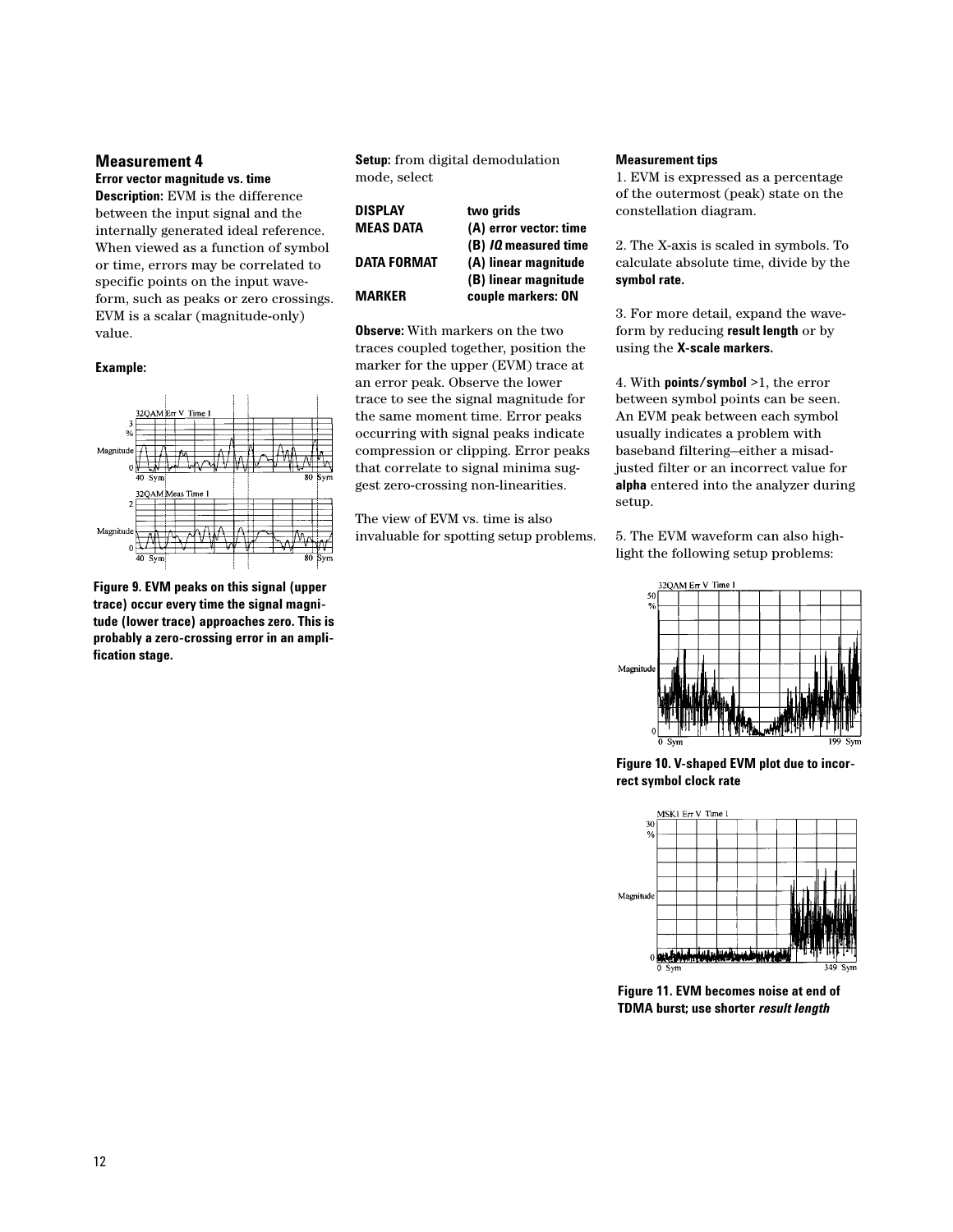#### **Measurement 5**

## **Error spectrum (EVM vs. frequency)**

**Description:** The error spectrum is calculated from the FFT<sup>1</sup> of the EVM waveform, and results in a frequency domain display that can show details not visible in the time domain. Note the following relationships which apply to the error spectrum display:

frequency span =  $\frac{\text{points/symbol}}{\text{symbol}} \times \text{symbol}$  rate 1.28 frequency resolution  $\sim$  symbol rate result length

**Setup:** from the digital demodulation mode, select

#### **MEAS DATA error vector: spectrum DATA FORMAT log magnitude**

**Observe:** The display shows the errornoise spectrum of the signal, concentrated within the bandpass and then rolling off rapidly on either side. In most digital systems, non-uniform noise distribution or discrete signal peaks indicate the presence of externally coupled interference.

#### **Measurement tips**

1. To change the span or resolution of the EVM spectrum, adjust only the points/symbol or the result length according to the equations given above. Do not adjust the analyzer's center frequency or span, or the signal will be lost!

2. With a linear magnitude display, spectrum calibration is EVM percent. With log magnitude, it is in decibels relative to 100% EVM.

3. Averaging in the analyzer is applied prior to demodulation; thus, the error spectrum cannot be smoothed beyond what is shown.

4. Frequency calibration is absolute, with the carrier frequency in the center. Use the offset marker to determine specific interference frequencies relative to baseband.

#### **Example:**



**Figure 12. Interference from adjacent (lower) channel causes uneven EVM spectral distribution.**



**Figure 13. Switching power supply interference appears as EVM spur, offset from the carrier by 10 kHz.**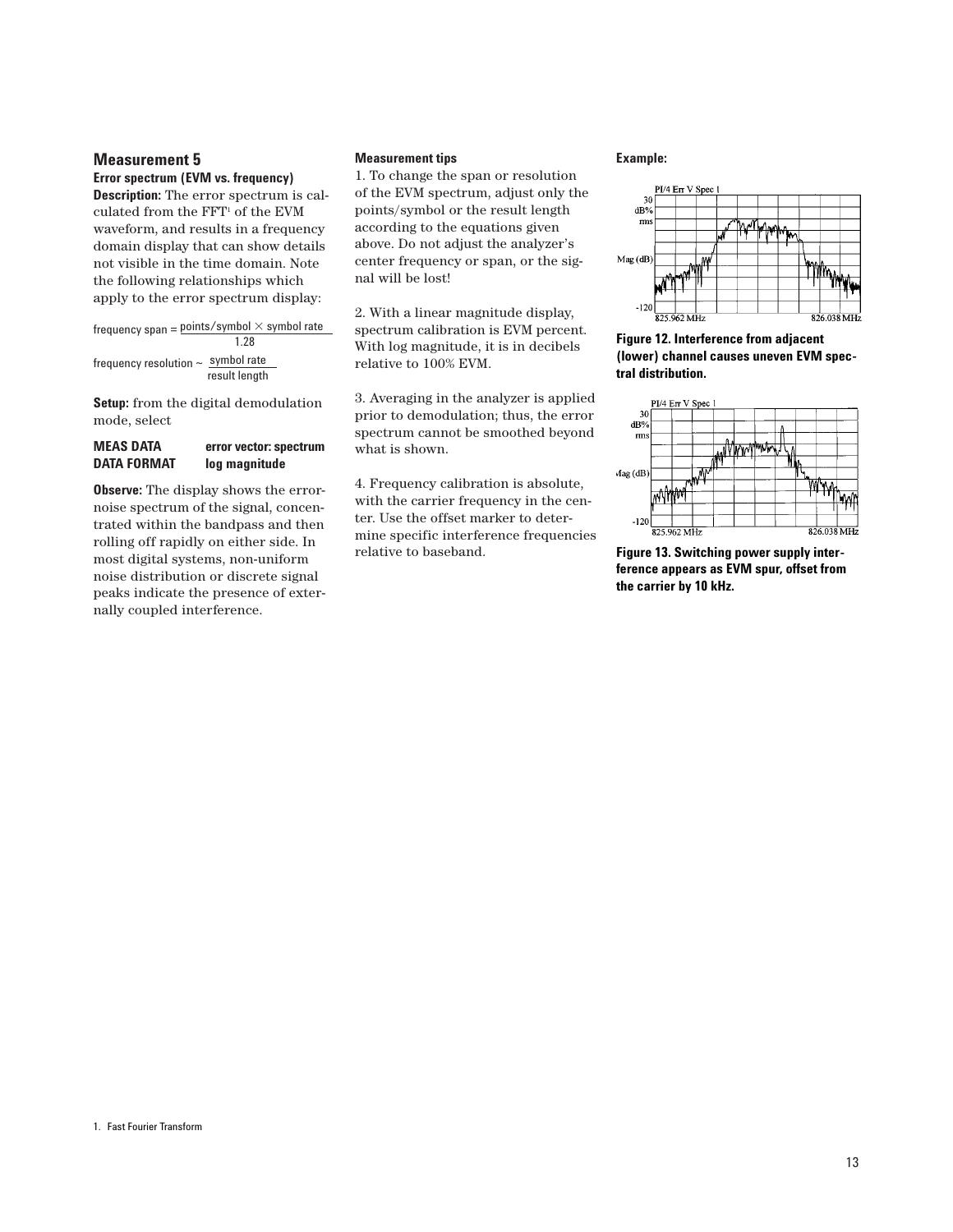#### **Measurement 6 Channel frequency response**

Description: This powerful, unique Agilent 89400 measurement calculates the ratio of the measured signal to the reference signal. Because the latter is internally generated and ideal, it allows a frequency response measurement to be made across an entire modulated system without physically accessing the modulator input. Having this virtual baseband access point is important because in most cases, such a stimulus point is usually unavailable, either because it is a) inaccessible, b) digitally implemented, or c) the aggregate of separate *I* and *Q* inputs.

**Setup:** from the digital demodulation mode, select

| MATH               | Define Function: $F1 =$ |
|--------------------|-------------------------|
|                    | <b>MEASSPEC/REFSPEC</b> |
| MEAS DATA          | F1                      |
| <b>DATA FORMAT</b> | log magnitude           |
| or                 | phase                   |
| or                 | group delay             |
|                    |                         |

**Observe:** The measurement results show the aggregate, complex transfer function of the system from the baseband I and Q inputs of the modulator to the point of measurement. View the results as a magnitude ratio (frequency response), a phase response, or even as group delay. In high performance modulators, even the smallest deviation from flat response/linear phase can cause serious performance problems.

#### **Examples:**



**Figure 14. In traditional network analysis, the stimulus signal does not need to be perfect (flat, noise-free, etc.). It is carefully measured at the DUT input and then ratioed out of the measurement results.**



**Figure 15. With an 89400, the DUT input signal does not need to be measured or even provided, because it is calculated (regenerated) from the measured signal, and is already in ideal form.**



**Figure 16. The flatness of this digital TV transmitter is about ±0.5 dB from the modulator input to the power amplifier output, with the transmit equalizer on. This measurement required no interruption of the video transmission.**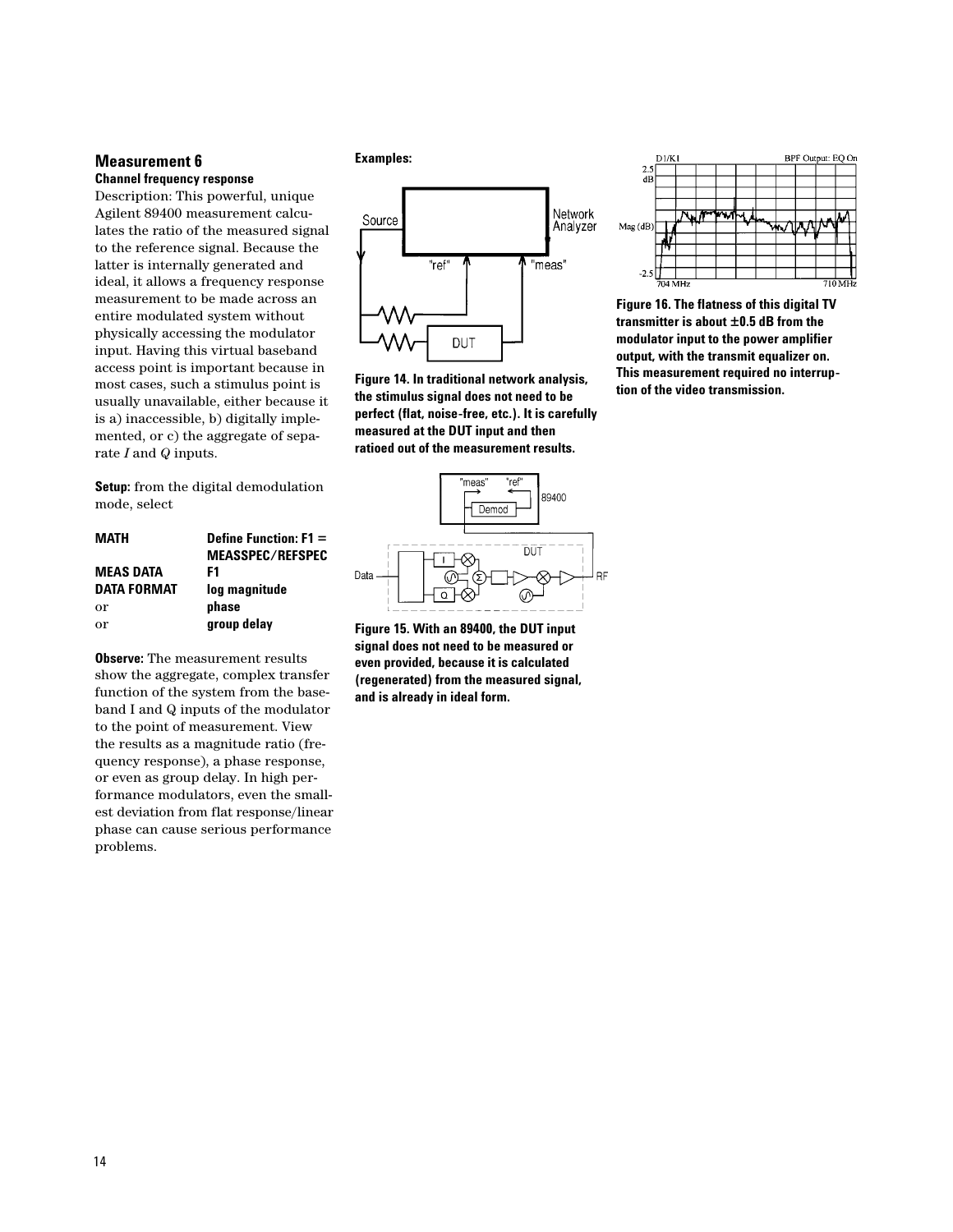#### **Measurement tips**

1. See measurement tips under Measurement 5 "Error spectrum" regarding how to adjust frequency span and flatness.

2. Use this technique primarily to measure passband flatness. Dynamic range is generally insufficient for stopband rejection measurements.

3. With **data format:phase,** the deviation from linear-phase response is easy to read, because automatic carrier locking has already removed any phase slope.

4. This is typically a rather noisy measurement, because the distribution of energy across the passband is uneven and constantly varying. Thus, the  $SNR<sup>1</sup>$  of any individual frequency point can vary dramatically from one measurement to the next. Averaging is applied prior to demodulation and will not help. For **group delay** measurements, choose a wide **aperture** to smooth out the data.

5. Traces may be averaged manually using trace math as follows: save a measurement into D1; then change to a display of  $F2 = (F1 + D1) / K1$ , with F1 as defined above, and the number of measurements to be taken stored in K1. As each measurement is made, save the resulting trace into D1, repeating until all K1 measurements have been taken.

#### **Bibliography**

Blue, Kenneth J. et al. "Vector Signal Analyzers for Difficult Measurements on Time-Varying and Complex Modulated Signals." Hewlett-Packard Journal, December 1993, pp 6-59.

Agilent Technologies. "Using Vector Signal Analysis in the Integration, Troubleshooting and Design of Digital RF Communications Systems," Product Note 89400-8, Publication Number 5091-8687E, Palo Alto, CA. 1994.

Voelker, Kenneth M. "Apply Error Vector Measurements in Communications Design." Microwaves & RF, December 1995, pp 143-152.